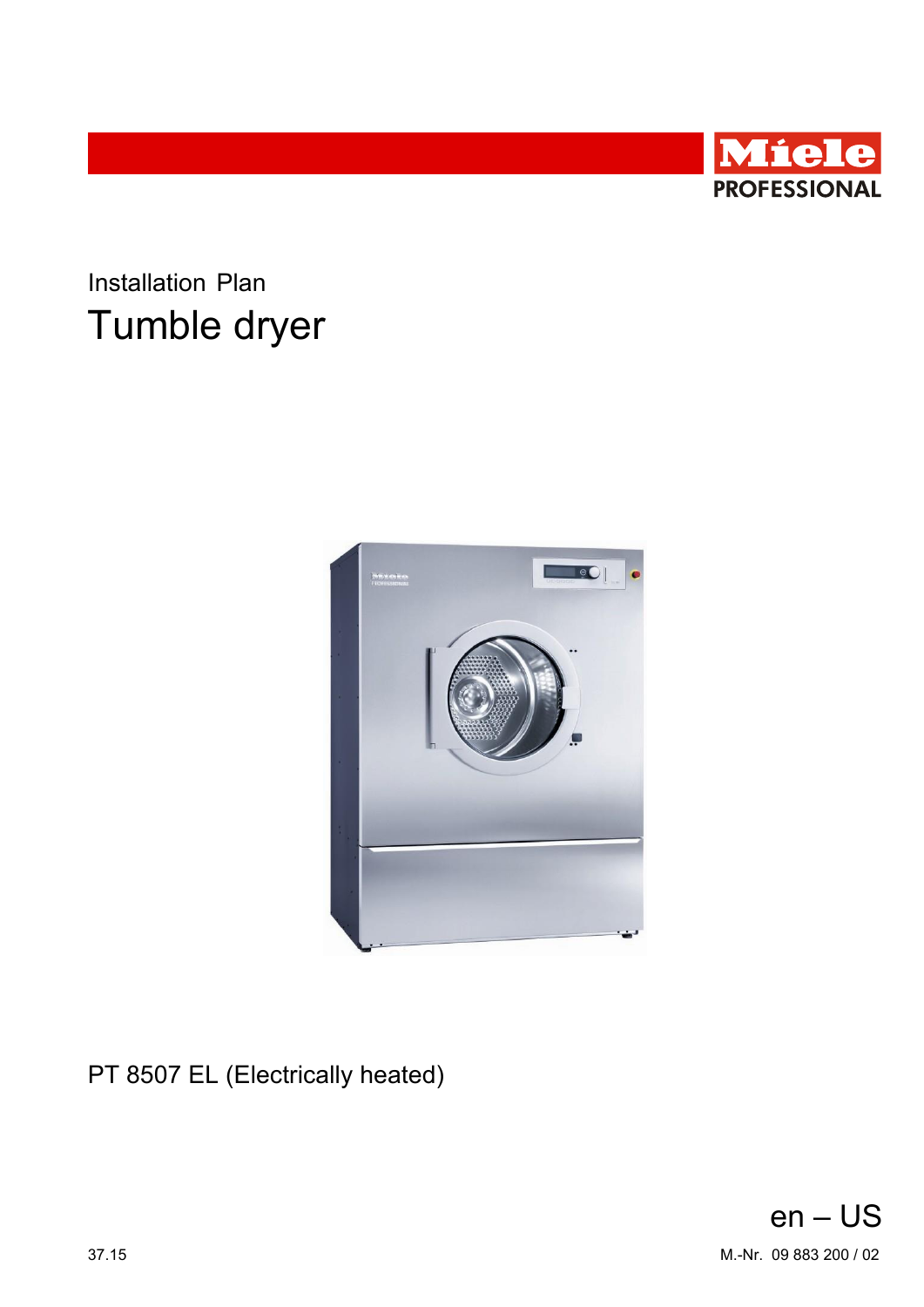## **U.S.A.**

**Miele, Inc.**

**National Headquarters** 9 Independence Way

Princeton, NJ 08540

Phone: 800-991-9380 Fax: 609-419-4241

www.mieleusa.com

## **Technical Service & Support Nationwide**

Phone: 800-991-9380<br>Fax: 800-220-1348 Fax: 800-220-1348

proservice@mieleusa.com

It is essential to read the operating and installation instructions before installing, commissioning or using the machine. This avoids the risk of accidents or damage.

All rights reserved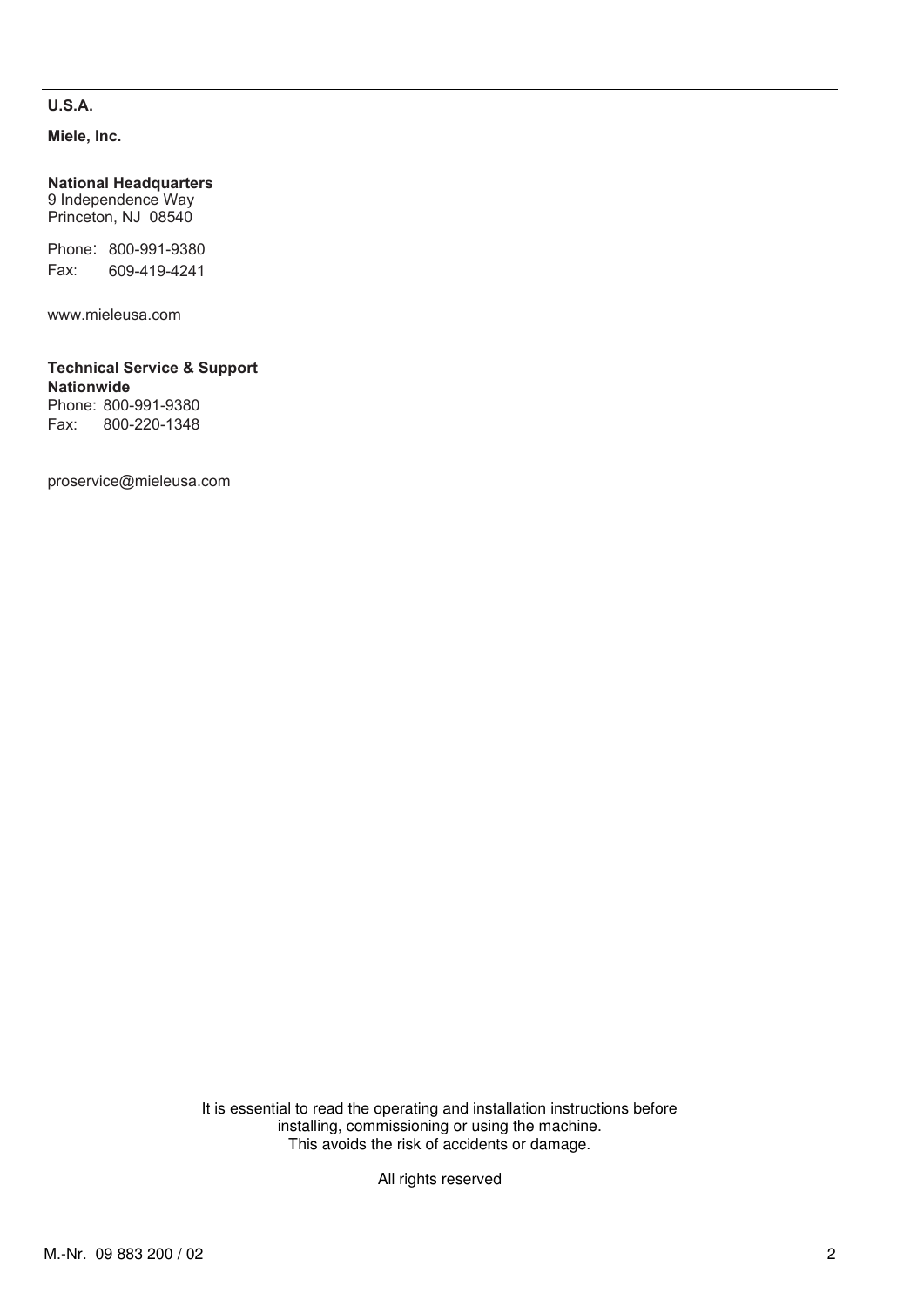



Installationsplan / Installation pla Trockenautomat / Tumble dryer PT 8503/8505/8507 EL

| n | Date | 16 11 2011    |
|---|------|---------------|
|   | Page | З             |
|   | Name | <b>DEBOHD</b> |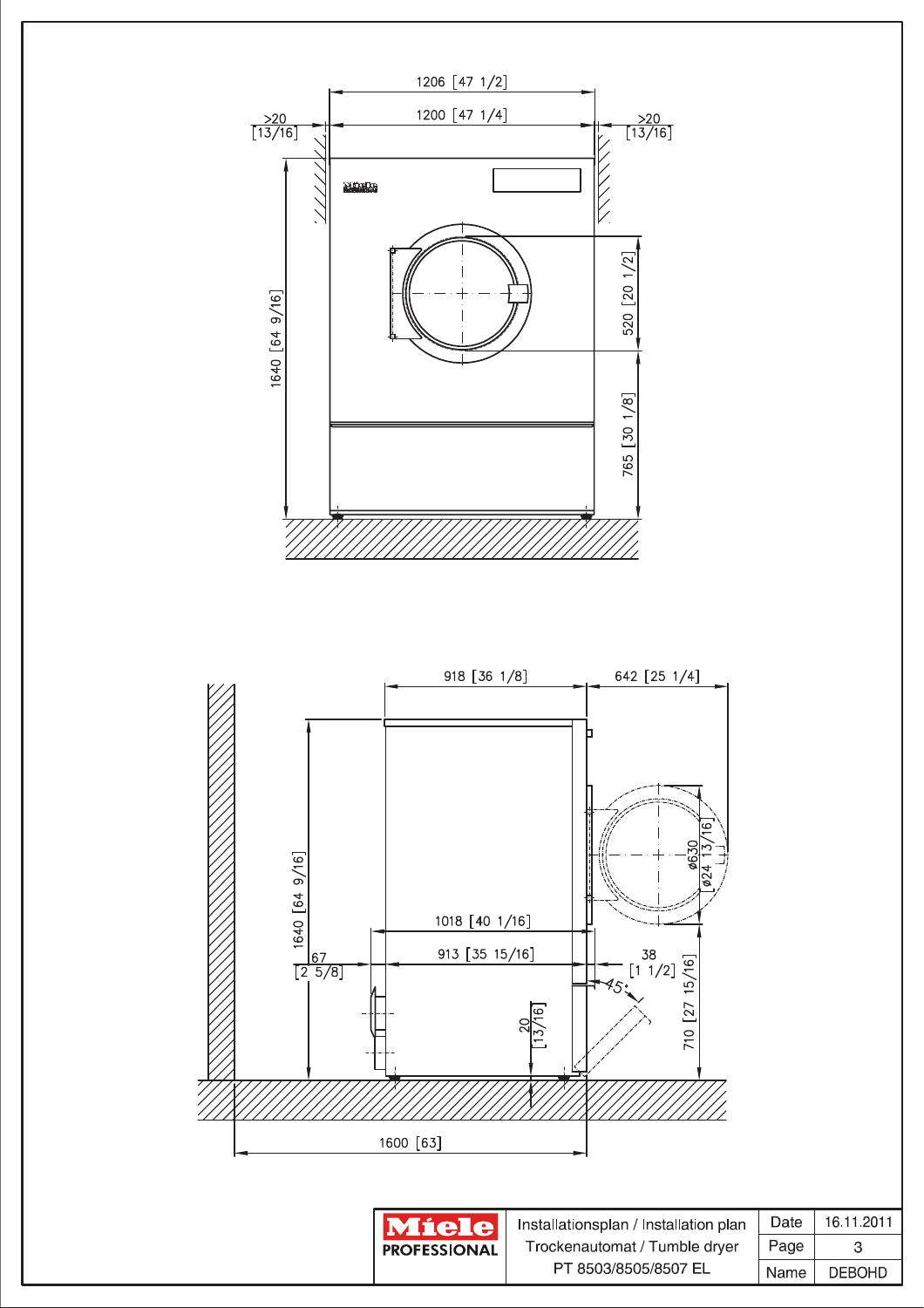







| <b>Miele</b>        | Installationsplan / Installation plan | Date | 16 11 2011    |
|---------------------|---------------------------------------|------|---------------|
| <b>PROFESSIONAL</b> | Trockenautomat / Tumble dryer         | Page | △             |
|                     | PT 8503/8505/8507 EL                  | Name | <b>DEBOHD</b> |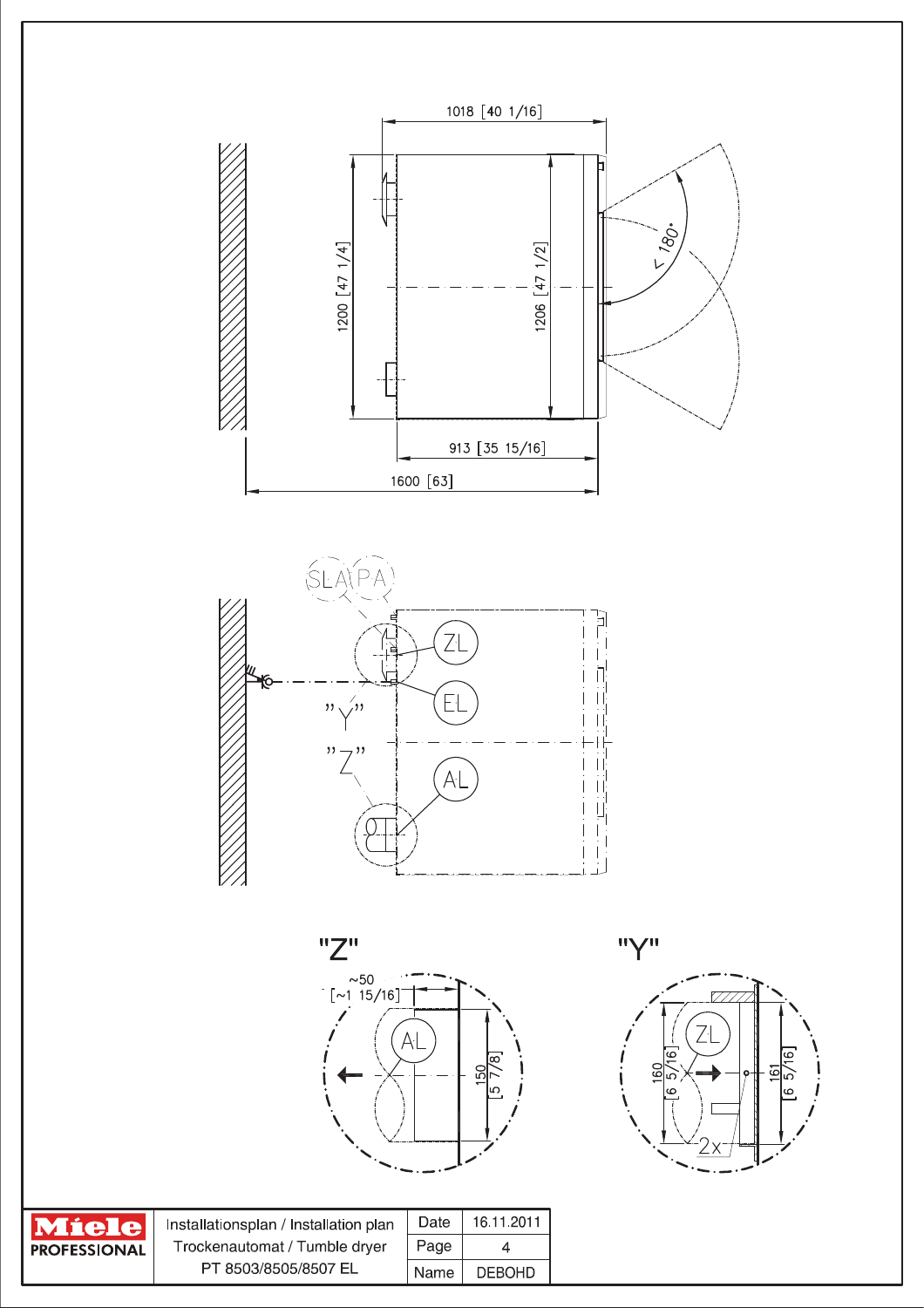





Installationsplan / Installation plan Trockenautomat / Tumble dryer PT 8503/8505/8507 EL

| Date | 16 11 2011    |
|------|---------------|
| Page | 5             |
| Name | <b>DEBOHD</b> |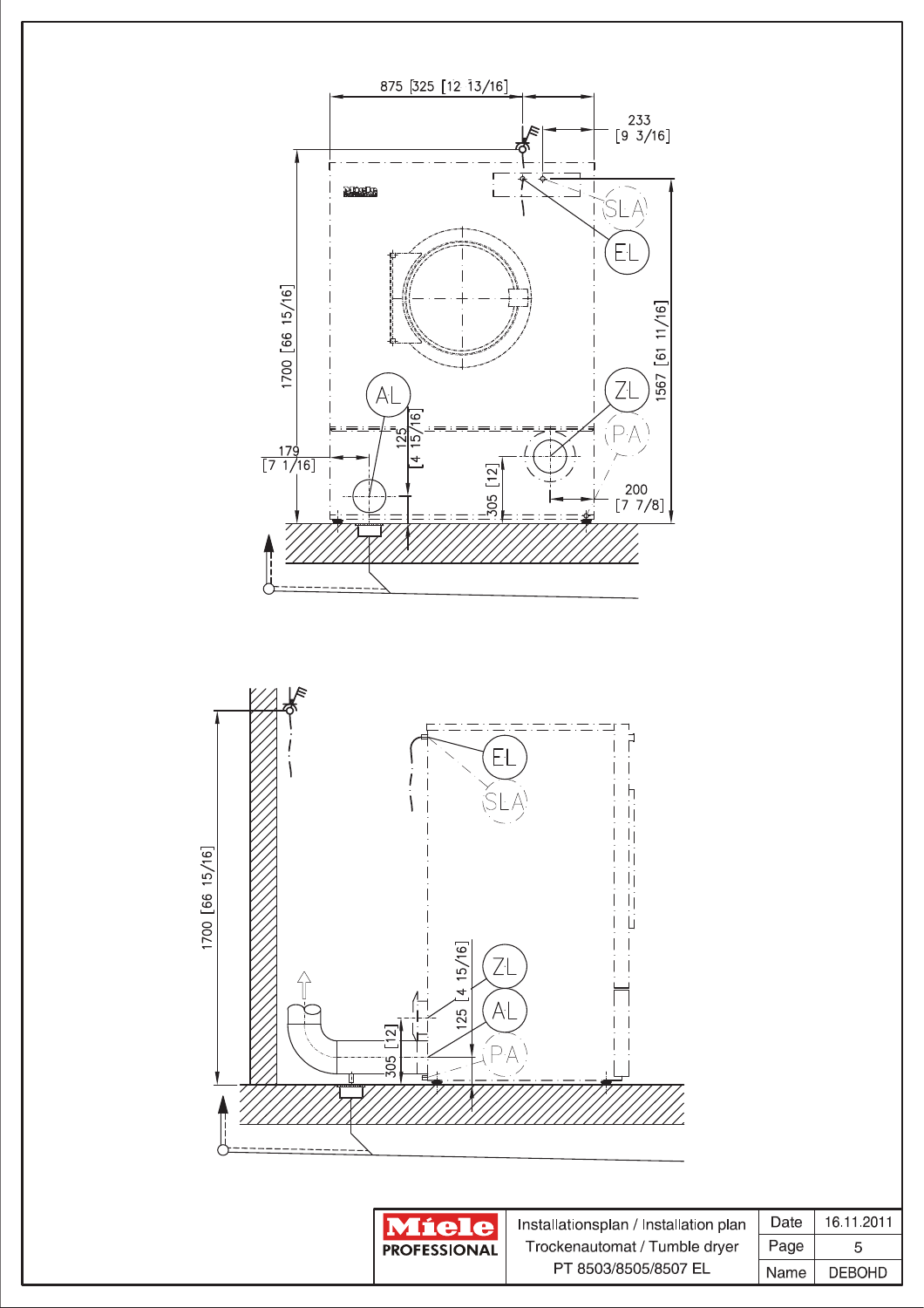

| <b>PROFFSSIONAL</b> |
|---------------------|

| Installationsplan / Installation plan |      | Date   16.11.2011 |
|---------------------------------------|------|-------------------|
| Trockenautomat / Tumble dryer         | Page |                   |
| PT 8503/8505/8507 EL                  | Name | <b>DEBOHD</b>     |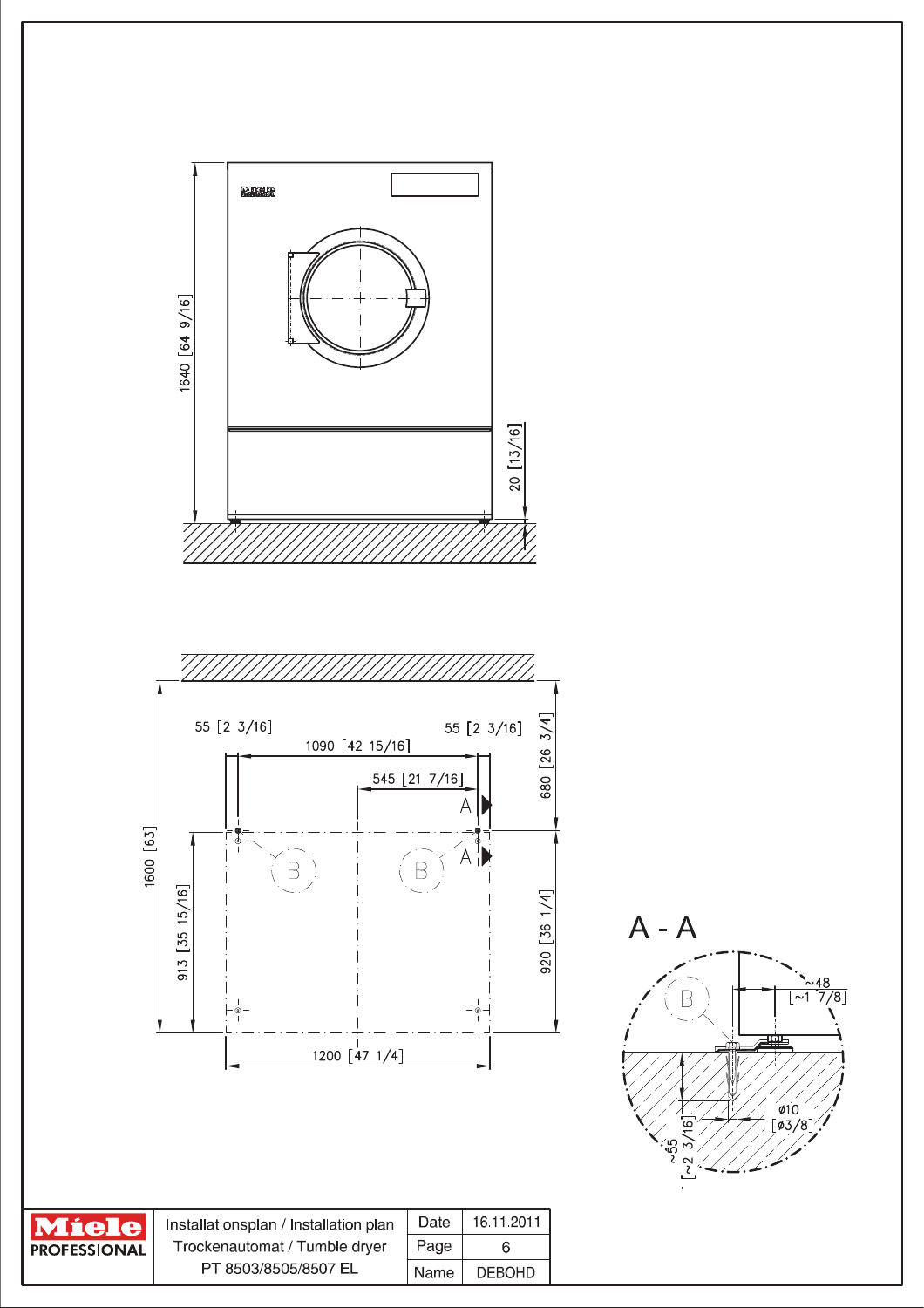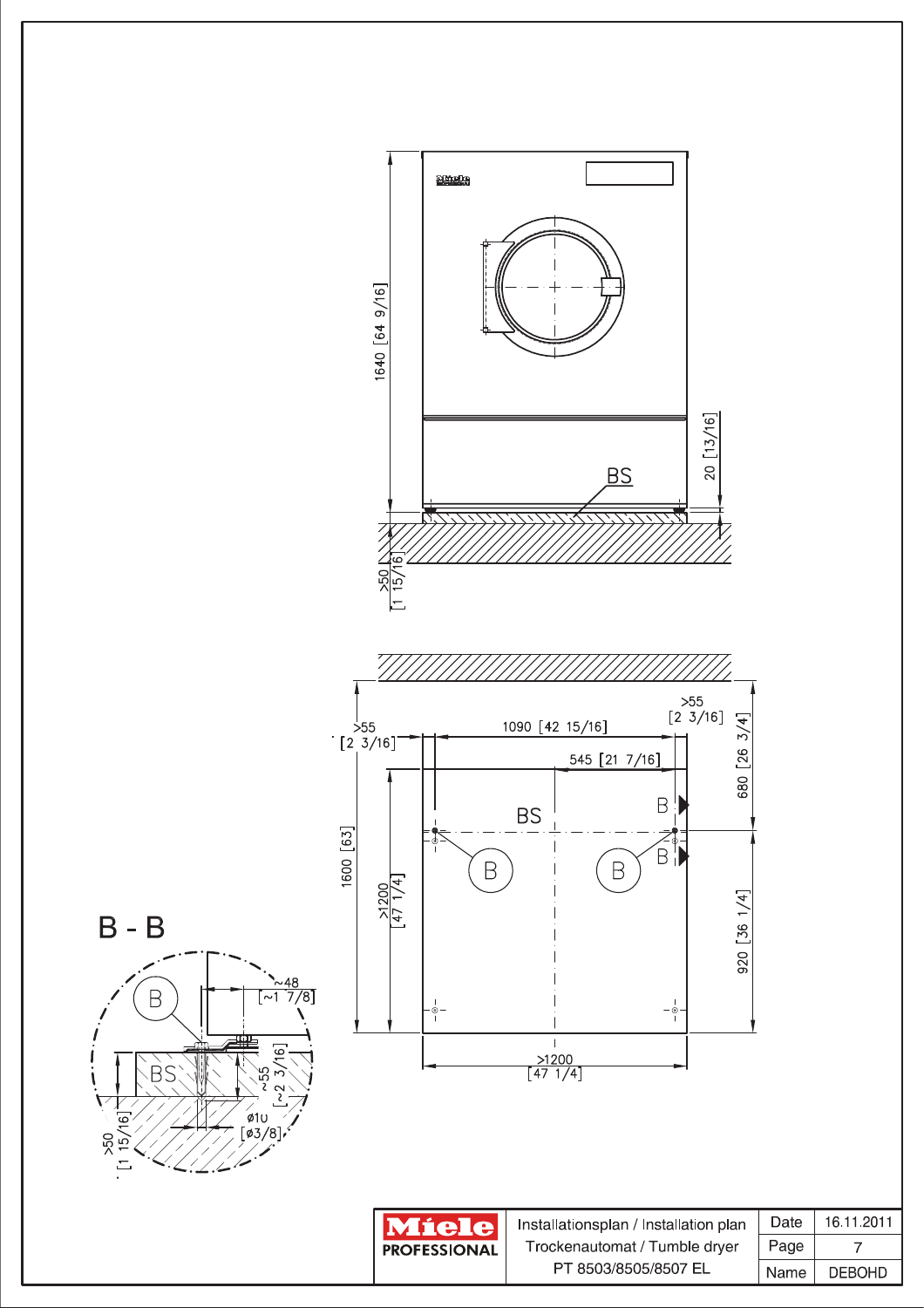**Technical datasheet** 

Tumble dryer: Heating:



PT 8507 Electric (EL)

**Legend:**  $\bigcirc$  Abbreviations in bold type:  $\bigcirc$  **Abbreviations in bold type:**  $\bigcirc$  **CON** - US

Abbreviations in circle with dashes:

Connection optional or required depending on model version

## Optional extras:

| <b>BS</b> | Concrete base | Quality and density of concrete must comply with load.<br>Concrete base must be firmly secured to floor! |                         |                                       |
|-----------|---------------|----------------------------------------------------------------------------------------------------------|-------------------------|---------------------------------------|
|           |               | Recommended height<br>Minimum height<br>Minimum width<br>Minimum depth                                   | 4"<br>2"<br>.47"<br>43" | 100 mm<br>50 mm<br>1200 mm<br>1100 mm |

## Machine connections:

| <b>Electrical</b><br>connection<br>(Convertible) | <b>Standard voltage</b><br>Frequency<br>Rated load<br>Fuse rating<br>Connection cable, min. cross-section<br>(Connection cable to be ordered separately)                                                                                                                                                                                                           | 3 AC 220 - 240V<br>60 Hz<br>88775 -<br>104820 BTU/h<br>$3 \times 80$ A<br>$4 \times$ AWG 6 | $26.0 - 30.7$ kW<br>$4 \times 10$ mm |
|--------------------------------------------------|--------------------------------------------------------------------------------------------------------------------------------------------------------------------------------------------------------------------------------------------------------------------------------------------------------------------------------------------------------------------|--------------------------------------------------------------------------------------------|--------------------------------------|
|                                                  | <b>Convertible to</b><br>Frequency<br>Rated load<br>Fuse rating<br>Connection cable, min. cross-section<br>(Connection cable to be ordered separately)                                                                                                                                                                                                             | 3 AC 208V<br>60 Hz<br>78532 BTU/h<br>$3 \times 50$ A<br>$5 \times$ AWG 6                   | 23 kW<br>$5 \times 10$ mm            |
|                                                  | Electrical connection must comply with national regulations.<br>Connection using multi-pole wall socket in compliance with IEC/EN 60309 and IEC/EN 60947 is<br>recommended in order to simplify electrical tests.<br>If machines are hard-wired, a multi-pole switch must be provided on site.<br>A wall socket or isolator must be accessible after installation. |                                                                                            |                                      |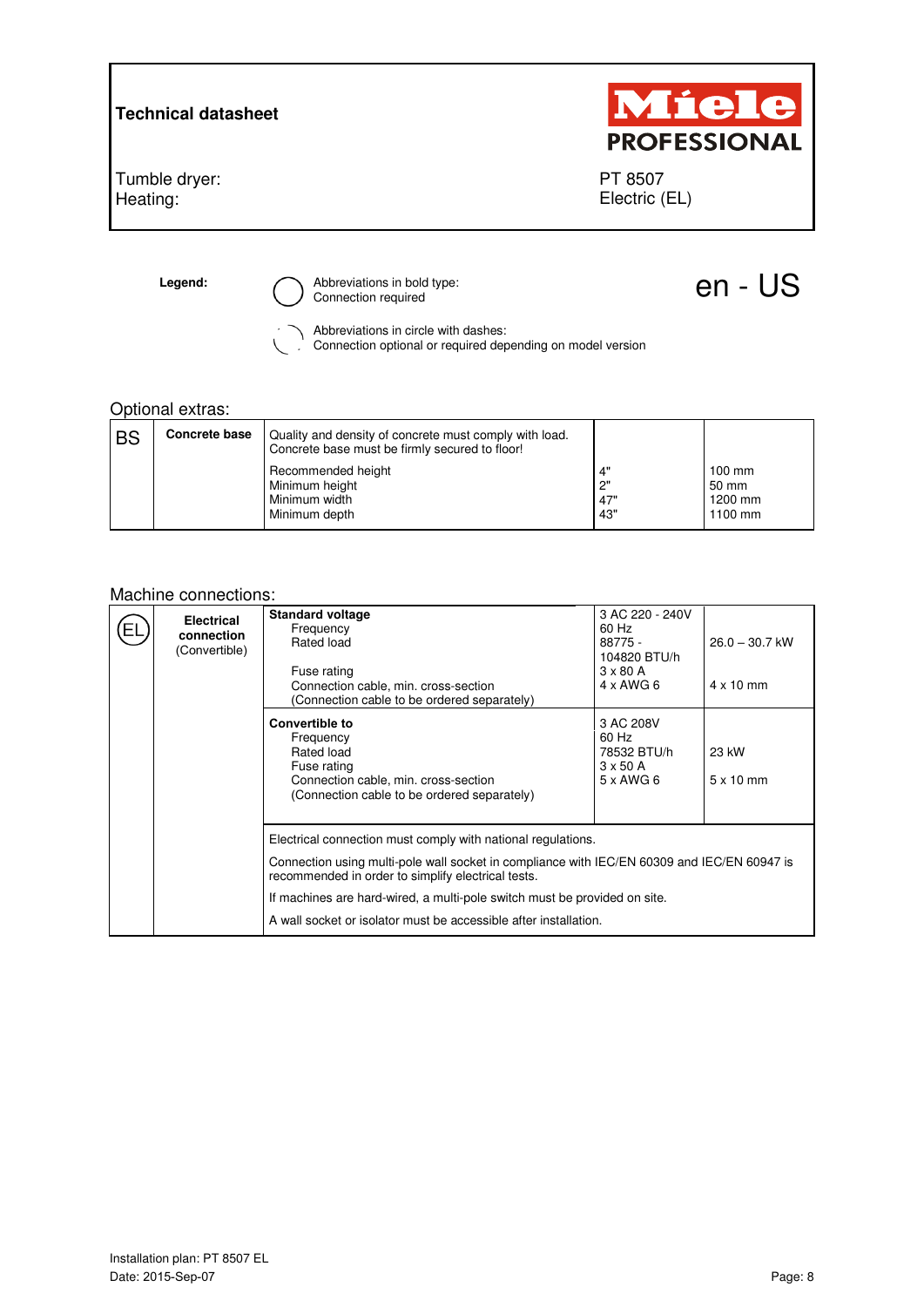|   | Equipotential<br>bonding          | Connection with male thread<br>Connection with washers and nut                                                                                                                                                                                                                                                                                      | $3/8"$ x 1 $3/8"$<br>3/8"                             | 10 mm x 35 mm<br>M 10                                        |
|---|-----------------------------------|-----------------------------------------------------------------------------------------------------------------------------------------------------------------------------------------------------------------------------------------------------------------------------------------------------------------------------------------------------|-------------------------------------------------------|--------------------------------------------------------------|
|   |                                   | Accessories not included.<br>If necessary, equipotential bonding with good galvanic contact must be provided in accordance<br>with all appropriate national and local regulations.                                                                                                                                                                  |                                                       |                                                              |
|   | Peak load<br>energy<br>management | Control contact voltage<br>Connection cable, min. cross-section                                                                                                                                                                                                                                                                                     | AC 230V<br>5 x AWG 14                                 | $5 \times 1.5$ mm                                            |
|   |                                   | Connection cable to be ordered separately.<br>Connection via a flexible supply lead with a separate isolator is recommended.<br>The isolator should be visible and easily accessible after machine installation.                                                                                                                                    |                                                       |                                                              |
|   | Air outlet                        | Max. nominal air flow in vented mode<br>Max. permissible pressure loss<br>Connection on machine side (ext. diameter)<br>Connection pipe provided on site (int. diameter)<br>Max. temperature                                                                                                                                                        | 506.2 cfm<br>$0.04$ psi<br>5 7/8"<br>5 7/8"<br>176 °F | 860 m <sup>3</sup> /h<br>300 Pa<br>150 mm<br>150 mm<br>80 °C |
|   |                                   | As relative humidity inside the vent ducting can be as high as 100%, suitable measures must be<br>taken to prevent a backflow of condensate into the machine.                                                                                                                                                                                       |                                                       |                                                              |
|   | Air intake                        | <b>Standard connection:</b> Air intake from installation site<br>Unobstructed air intake into room recommended (corre-<br>sponding to 3 times the vent cross-section of machine)<br>A sufficient supply of fresh air should be ensured to<br>replace the air extracted.                                                                             | 82.3 in <sup>2</sup>                                  | 531 cm <sup>2</sup>                                          |
|   |                                   | Alternative connection: Ducted air intake (from outside<br>building)<br>Connector on machine (int. diameter)<br>Connection pipe provided on site (ext. diameter)<br>Lid removal exposes live components! For safety reasons,<br>the pipe connected for central air intake should be at least 35<br>7/16" [900 mm] long and secured with two screws. | 6 3/8"<br>61/4"                                       | 161 mm<br>160 mm                                             |
| B | <b>Fittings</b><br>(supplied)     | <b>Without base</b><br>2 x clamps<br>2 x screws DIN 571 ( $\varnothing$ × length)<br>2 x rawl plugs ( $\varnothing$ × length)<br>The machine should be bolted to the floor.<br>Fixing materials for floor screed have to be provided on site.                                                                                                       | $1/4" \times 15/8"$<br>$3/8" \times 2"$               | 6 mm $\times$ 40 mm<br>10 mm x 50 mm                         |
|   |                                   | On concrete platform<br>2 x clamps<br>2 x screws DIN 571 (Ø × length)<br>2 x rawl plugs ( $\varnothing$ × length)<br>Machine must be bolted to the platform!<br>Fixing materials for floor screed have to be provided on site.                                                                                                                      | $1/4"$ x 1 5/8"<br>$3/8" \times 2"$                   | 6 mm x 40 mm<br>10 mm $\times$ 50 mm                         |